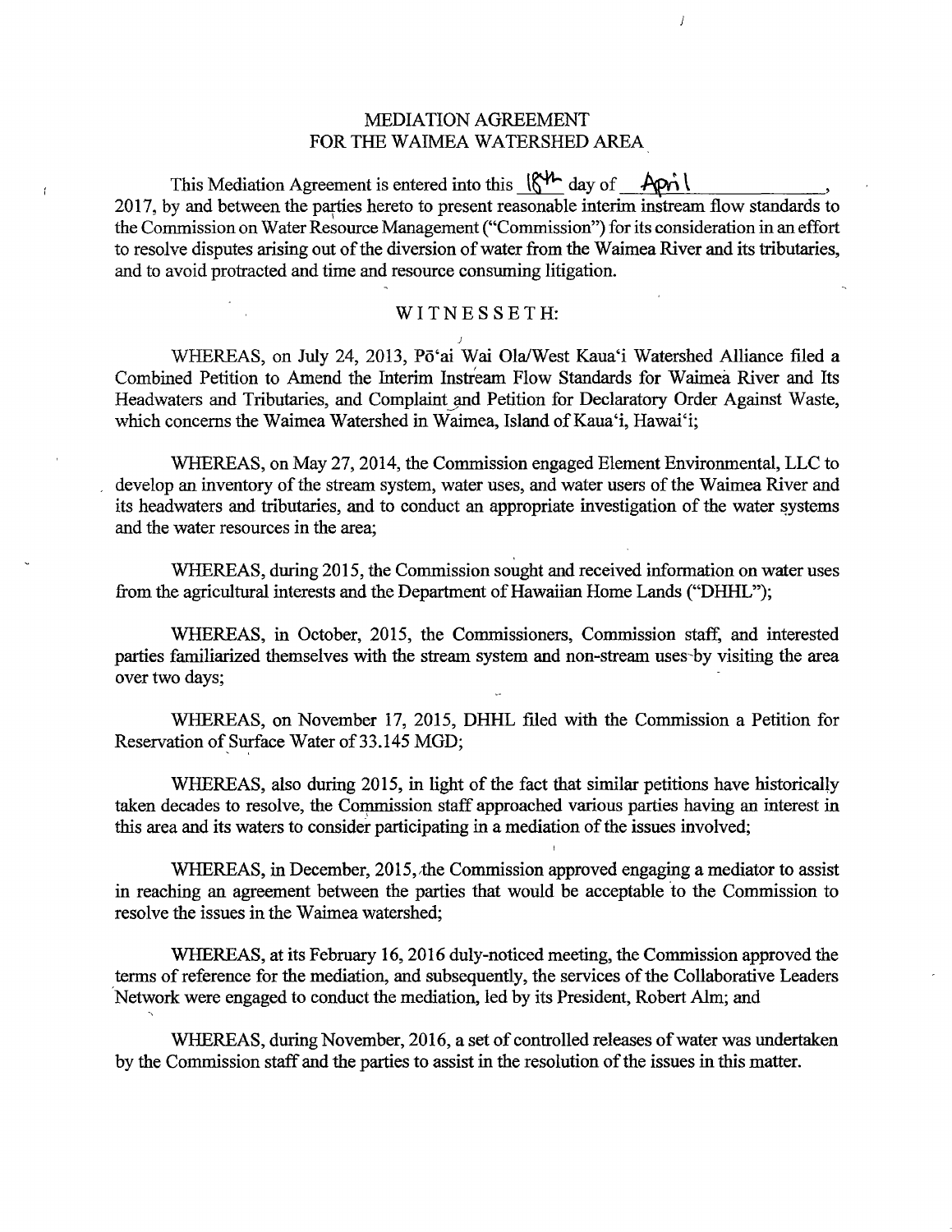NOW, THEREFORE, the parties have reached the following points of agreement for consideration and approval by the Commission to guide the Commission staff and these parties in their respective and cooperative handling of the area's water resources in the coming years, and to amend the current interim instream flow standards of the Waimea River, its headwaters and its tributaries:

- 1. The Waimea Watershed Agreement which is attached hereto as Exhibit A.
- 2. In light of this agreement, it is also agreed that:
	- A. Pō'ai Wai Ola/West Kaua'i Watershed Alliance's Combined Petition to Amend the Interim Stream Flow Standards for Waimea River and Its. Headwaters and Tributaries, and Complaint and Petition for Declaratory Order Against Waste (filed July 24, 2013) will be considered to be resolved.
	- B. DHHL will, within thirty days (30) of the approval of this agreement, submit a modified petition to provide for a water reservation of 6.903 MGD from the Kokee Streams, and request that the Commission consider and act on the modified petition within sixty (60) days of its filing. DHHL maintains the right to file, at later dates, additional water reservations for the Waimea Watershed.

 $\mathbf{r}$ 

3. The terms of this Agreement are submitted to the Commission for consideration and approval. By executing this Agreement, each party represents to the Commission its acknowledgement that, based upon the information obtained to date on stream flows, ditch flows, beneficial in-stream uses and non-stream uses, each party has weighed the importance of the present and potential uses of water, including the economic impact of restricting such uses.

4. The parties recognize and respect the intent of the Water Code, Chapter 174C, H.R.S., and the Commission, including to obtain maximum beneficial use of the waters of the State for purposes such as domestic uses, aquaculture uses, irrigation and other agricultural uses, power development, and commercial and industrial uses, as long as there is adequate provision for the protection of traditional and customary Hawaiian rights, the protection and procreation of fish and wildlife, the maintenance of proper ecological balance and scenic beauty, and the preservation and enhancement of waters of the State for municipal uses, public recreation, public water supply, agriculture, and navigation.

5. Mediation communications and confidential information protected by the Commission's mediation rules, H.A.R. § 13-167-90, and the Uniform Mediation Act, H.R.S. ch. 658H, shall remain confidential regardless of the Commission's decision on this Agreement.

6. This Agreement shall be effective; and interim instream flows shall be established, if at all, upon approval of its terms by the Commission.

2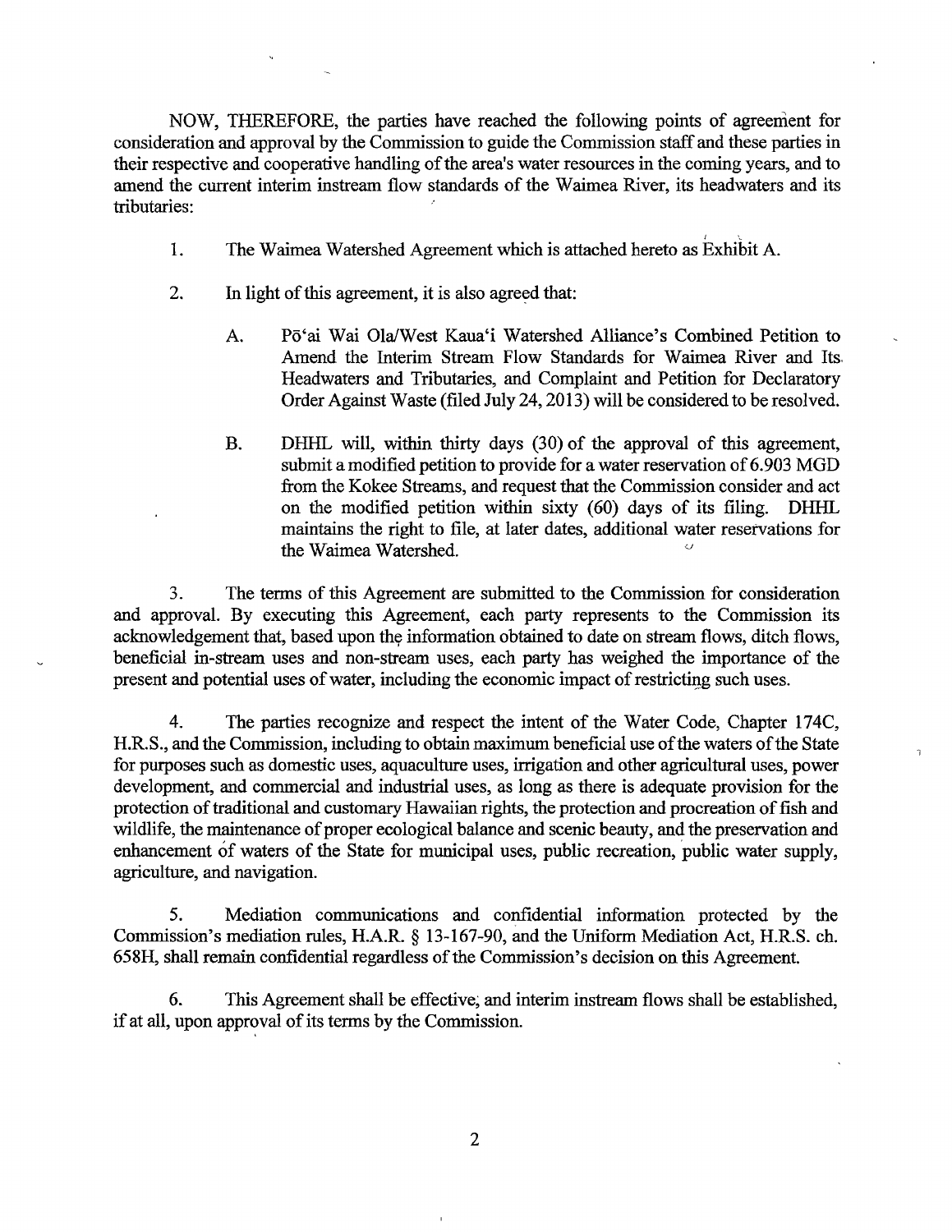.<br>Wherefore, the parties affix their signatures to this agreement to evidence their acknowledgcriient, contribution, and agreement to each of the terms set forth above. STATE OF HAWAII, AGRIBUSINESS PÔ'AI WAI OLA/ WEST KAUA'I WATERSHED ALLIANCE DEVELOPMENT CORPORATION B۱ -~~:bbl~~+--~~....t:......µ~~·~Bi\_· ~~~------------~-  $its'$ Its STATE-OF\_HAWAII; DEPT. OF KEKAHA AGRICULTURE- HAWAIIAN HOME LANDS ASSOCIATION  $\mathsf{B}_\mathsf{u}^\mathsf{L}$ r: $\mathsf{B}_\mathsf{u}^\mathsf{L}$ r: $\mathsf{B}_\mathsf{u}^\mathsf{L}$ r: $\mathsf{B}_\mathsf{u}^\mathsf{L}$ r: $\mathsf{B}_\mathsf{u}^\mathsf{L}$ By: \_\_\_\_\_\_\_\_ --..--.-----  $\overline{\phantom{a}}$ . Its Its. rg€ KAUA'I ISLAND UTILITY **COOPERATIVE** By:  $\cdot$  -  $\cdot$  :  $\overline{\text{its}}$  $\cdot$   $\cdot$   $\cdot$   $\cdot$  $\frac{1}{2}$ .  $\mathbb{R}^3$  . . .  $\mathbb{R}^2 \times \mathbb{R}^2$ " . -  $\frac{1}{2}$  . - ;' '  $\frac{1}{2}$ ,  $\frac{1}{2}$  $\cdot$  . ',-  $\cdot$  '  $\cdot$  -  $\cdot$ 

 $\sum_{i=1}^N$ I

(-'· ~ f.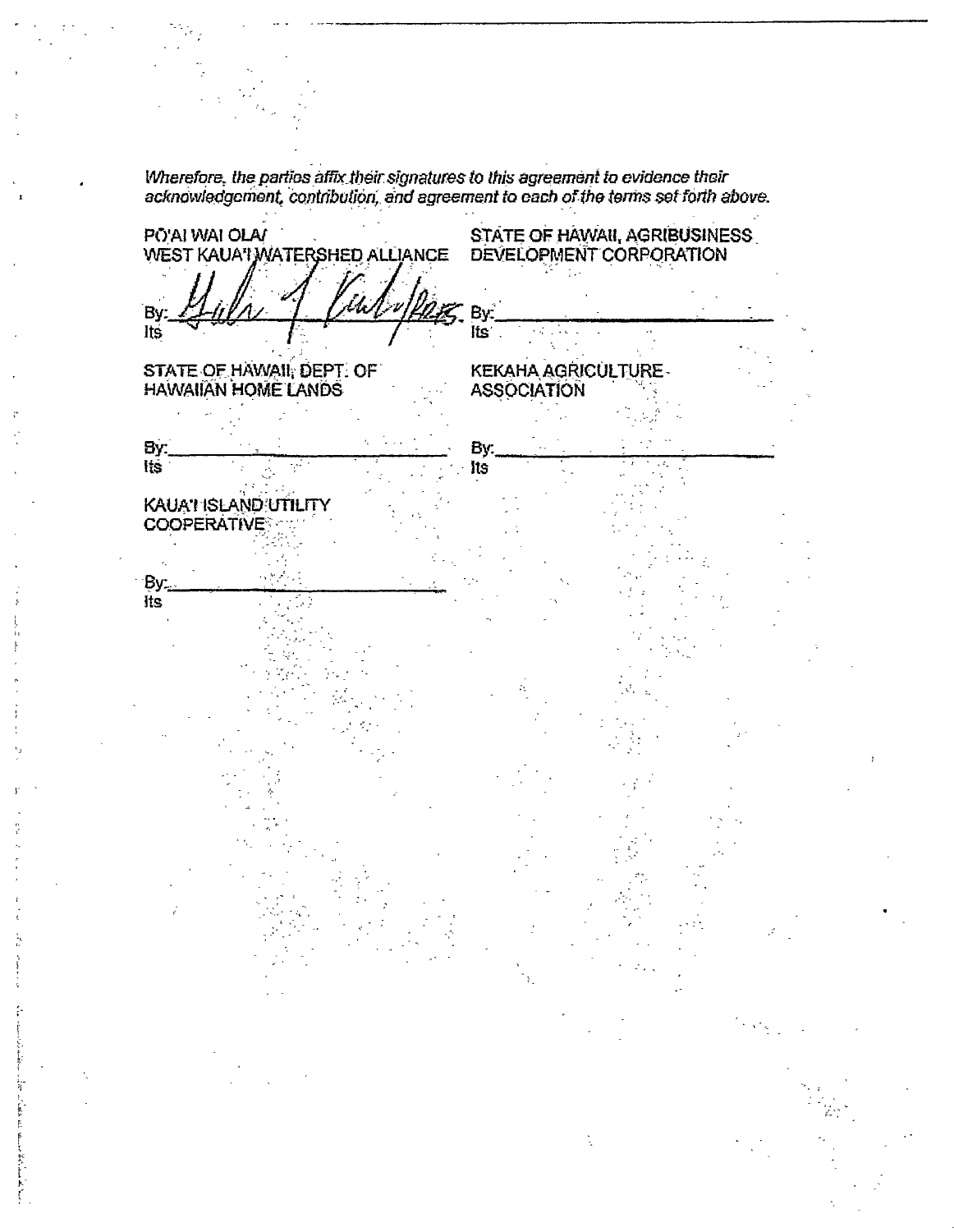*Wherefore, the parties affix their signatures to this agreement to evidence their acknowledgement, contribution, and agreement to each of the terms set forth above.* 

PŌ'AI WAI OLA/WEST KAUA'I WATERSHED ALLIANCE By:  $\frac{By:}{Its}$ STATE OF HAWAI'I, DEPT OF HAWAIIAN HOME LANDS  $\begin{array}{c}\n\text{By:}\n\quad & \text{By:}\n\quad & \text{By:}\n\quad & \text{Its}\n\end{array}$ KAUA'I ISLAND UTILITY **COOPERATIVE** STATE OF HAWAI'I, AGRIBUSINESS DEVELOPMENT CORPORATION KEKAHA AGRICULTURE ASSOCIATION

By:  $\frac{1}{1}$  Its

 $\mathbf{r}$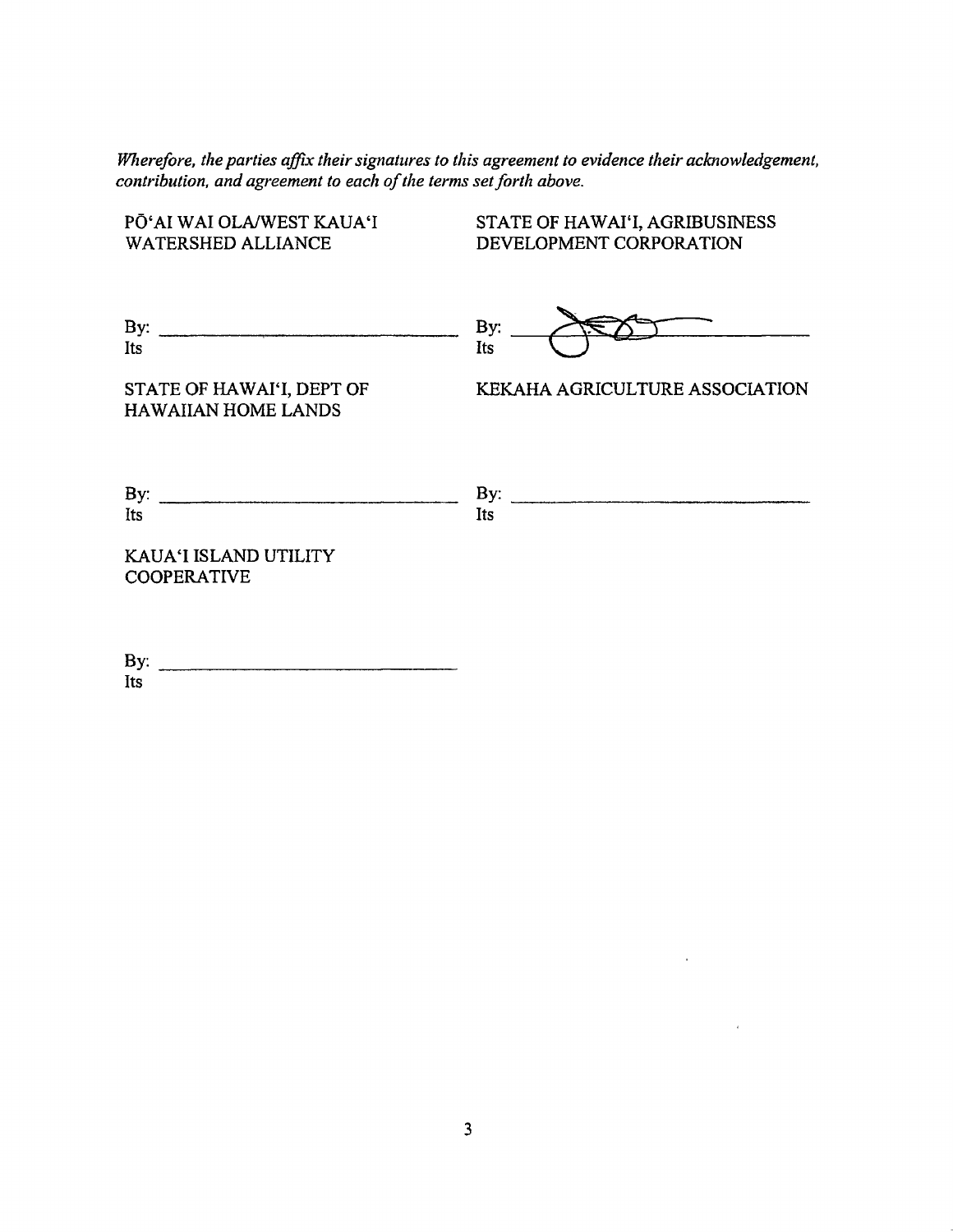*Wherefore, the parties affix their signatures to this agreement to evidence their acknowledgement, contribution, and agreement to each of the terms set forth above.* 

PO'AI WAI OLA/WEST KAUA'I WATERSHED ALLIANCE

STATE OF HAWAI'I, AGRIBUSINESS DEVELOPMENT CORPORATION

| $\sim$<br><u>، ب</u> | - |
|----------------------|---|
| ---                  |   |

STATE OF HAWAI'I, DEPT OF HAWAIIAN HOME LANDS

KEKAHA AGRICULTURE ASSOCIATION

Its  $By:$   $\bigoplus_{h\in\mathbb{N}}W$ KAUA'I ISLAND UTILITY COOPERATIVE By:~~~~~~~~~~~ Its

| B <sub>1</sub><br><br>,, |  |  |  |
|--------------------------|--|--|--|
| T<br>Tra                 |  |  |  |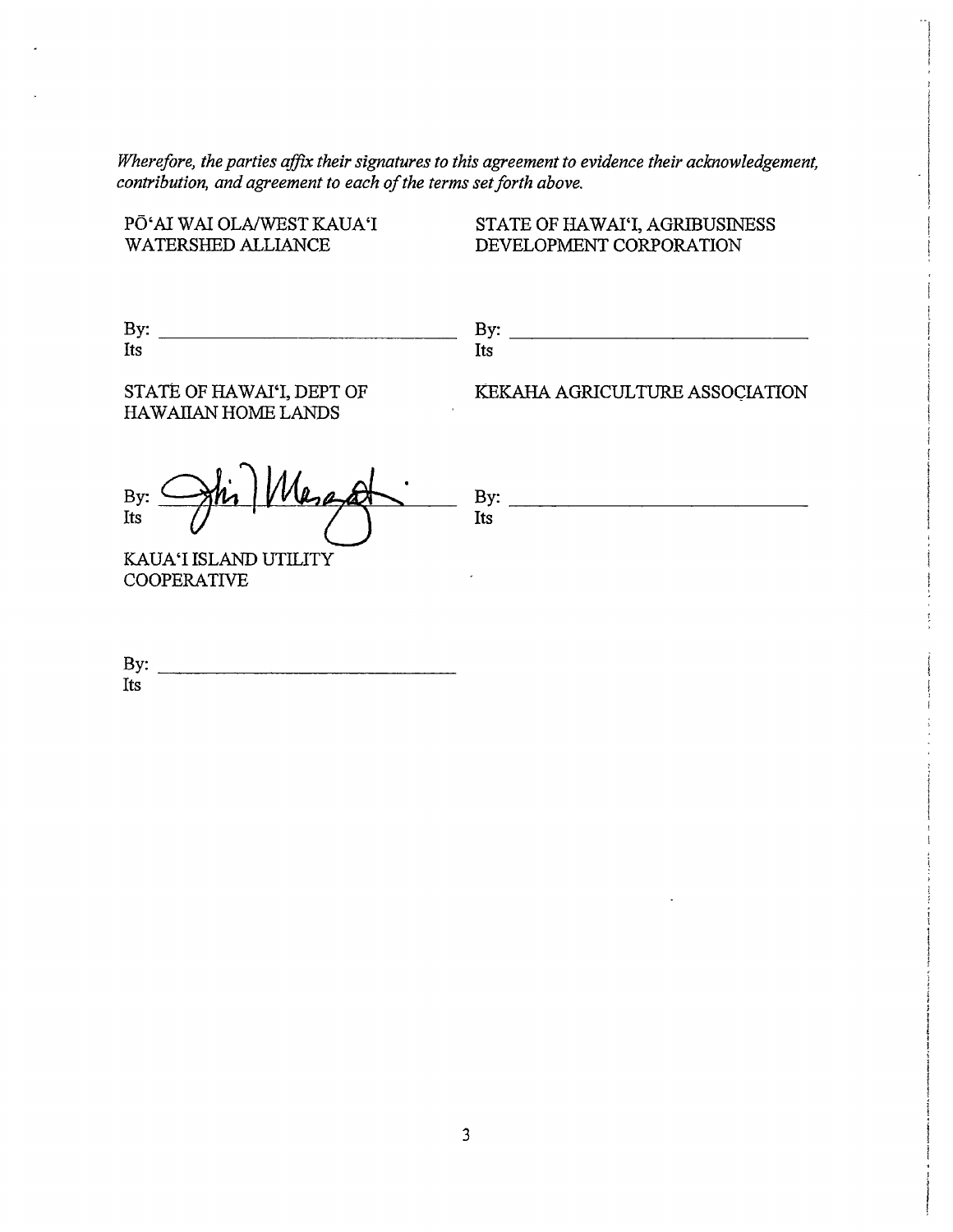*Wherefore, the parties affix their signatures to this agreement to evidence their acknowledgement, contribution, and agreement to each of the terms set forth above.* 

PO'AI WAI OLNWEST KAUA 'I

WATERSHED ALLIANCE DEVELOPMENT CORPORATION STATE OF HAWAI'I, AGRIBUSINESS

| -<br>. .<br>້                          | .<br><b>.</b> |  |
|----------------------------------------|---------------|--|
| $\overline{\phantom{a}}$<br><b>lts</b> |               |  |

STATE OF HAWAI'I, DEPT OF HAWAIIAN HOME LANDS

KEKAHA AGRICULTURE ASSOCIATION

| By: |  |
|-----|--|
| Its |  |

By: Ashuar Kelly da

! I i

I

KAUA 'I ISLAND UTILITY COOPERATIVE

By: ~~~~~~~~~~~~~ Its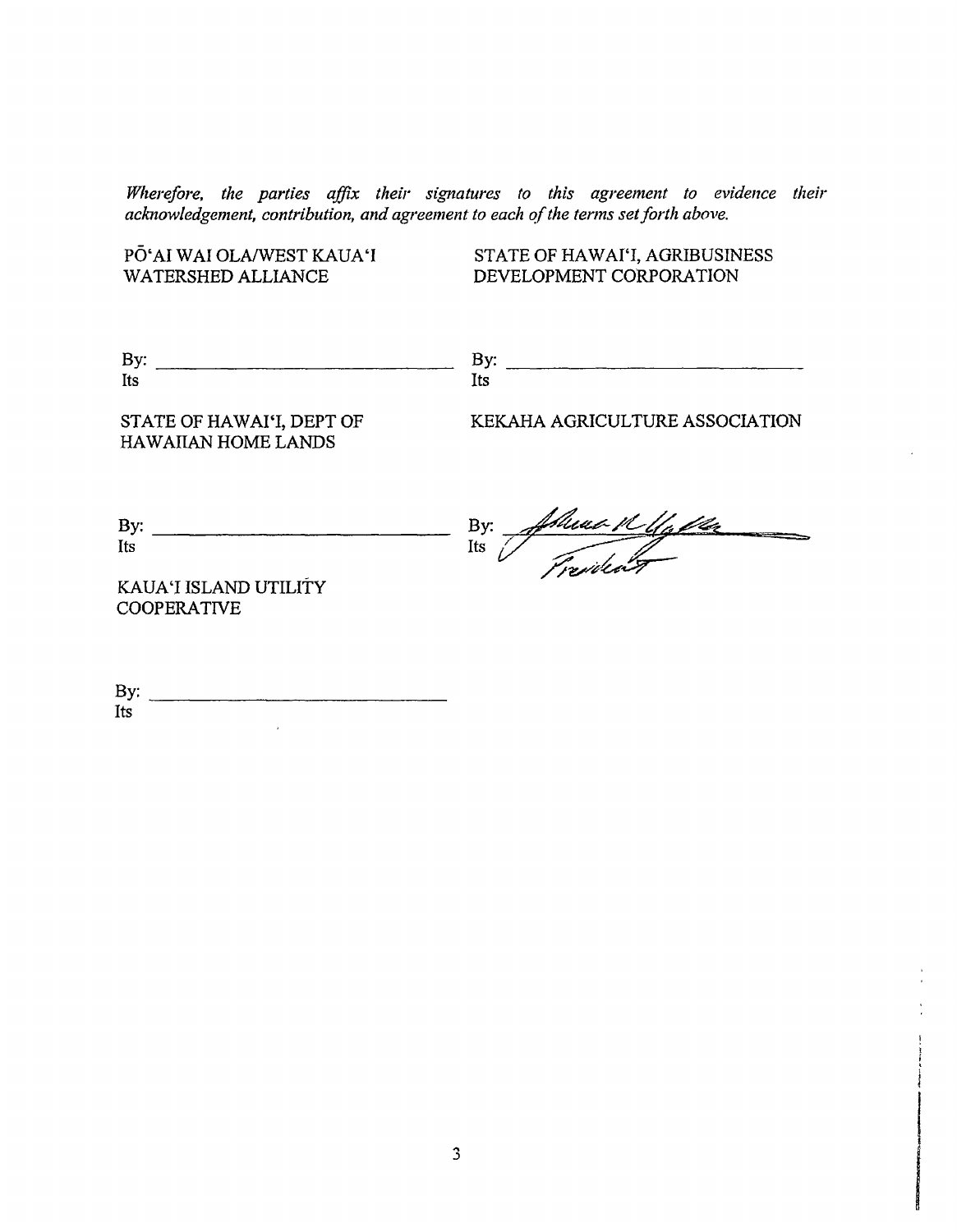*Wherefore, the parties affix their signatures to this agreement to evidence their acknowledgement, contribution, and agreement to each of the terms set forth above.* 

PO'AI WAI OLNWESTKAUA'I WATERSHED ALLIANCE  $By:$  By:  $\frac{By:}{\sim}$ Its STATE OF HAWAI'I, DEPT OF HAWAIIAN HOME LANDS  $\mathbf{B}$ y:  $\frac{1}{2}$ Its KAUA'I ISLAND UTILITY COOPERATIVE  $B_y: \frac{1}{60}$  or  $\frac{1}{16}$  (  $\frac{1}{3}$  ) STATE OF HAWAI'I, AGRIBUSINESS DEVELOPMENT CORPORATION Its KEKAHA AGRICULTURE ASSOCIATION By: ~~~~~~~~~~~~~ Its

3

'·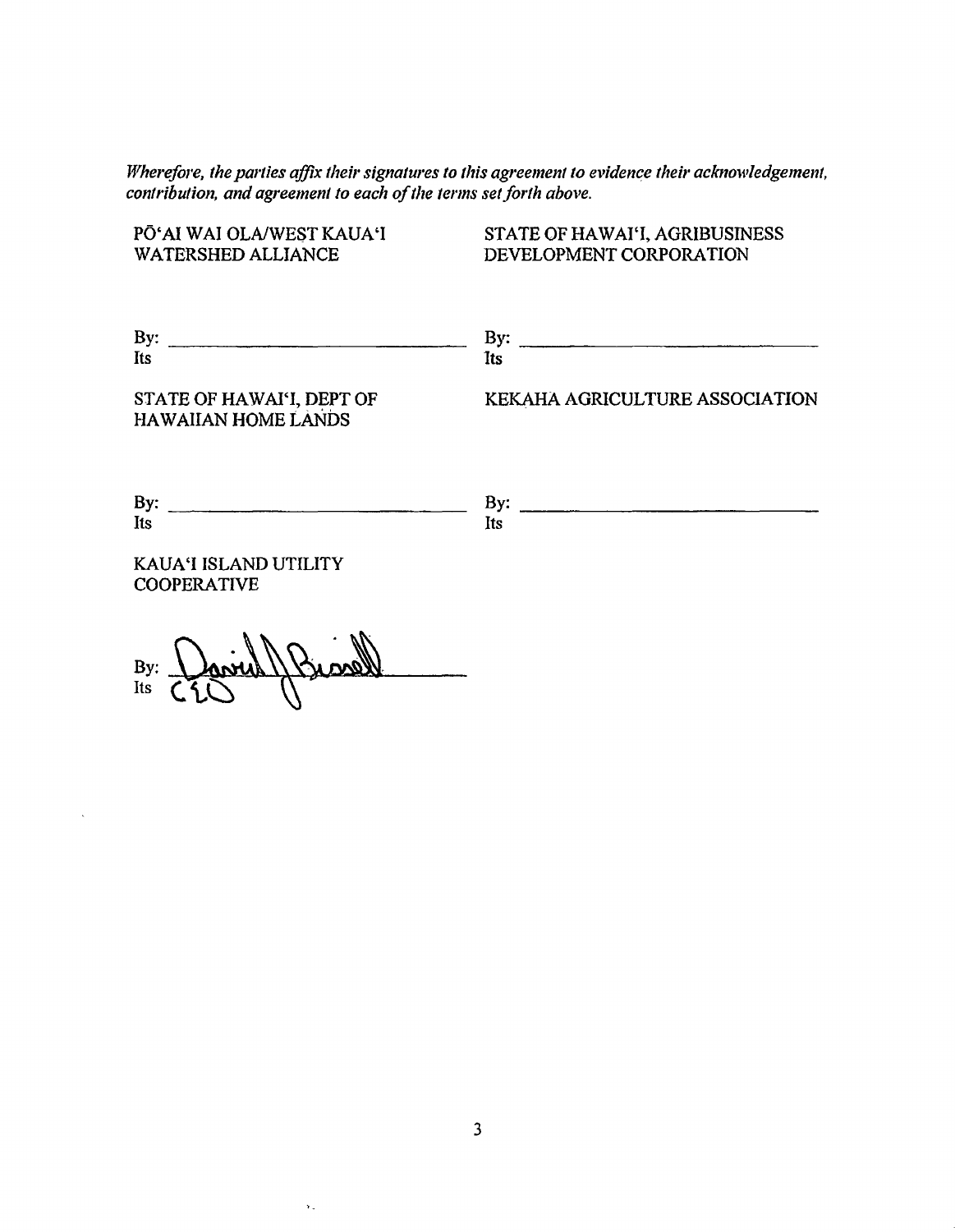# WAIMEA WATERSHED AGREEMENT

- A. Statement of Guiding Principles
- B. Modification of Diversions
- C. Permits and Approval
- D. IIFS Numbers
- E. Monitoring Stations
- F. Operating Protocols
- G. Infrastructure Agreements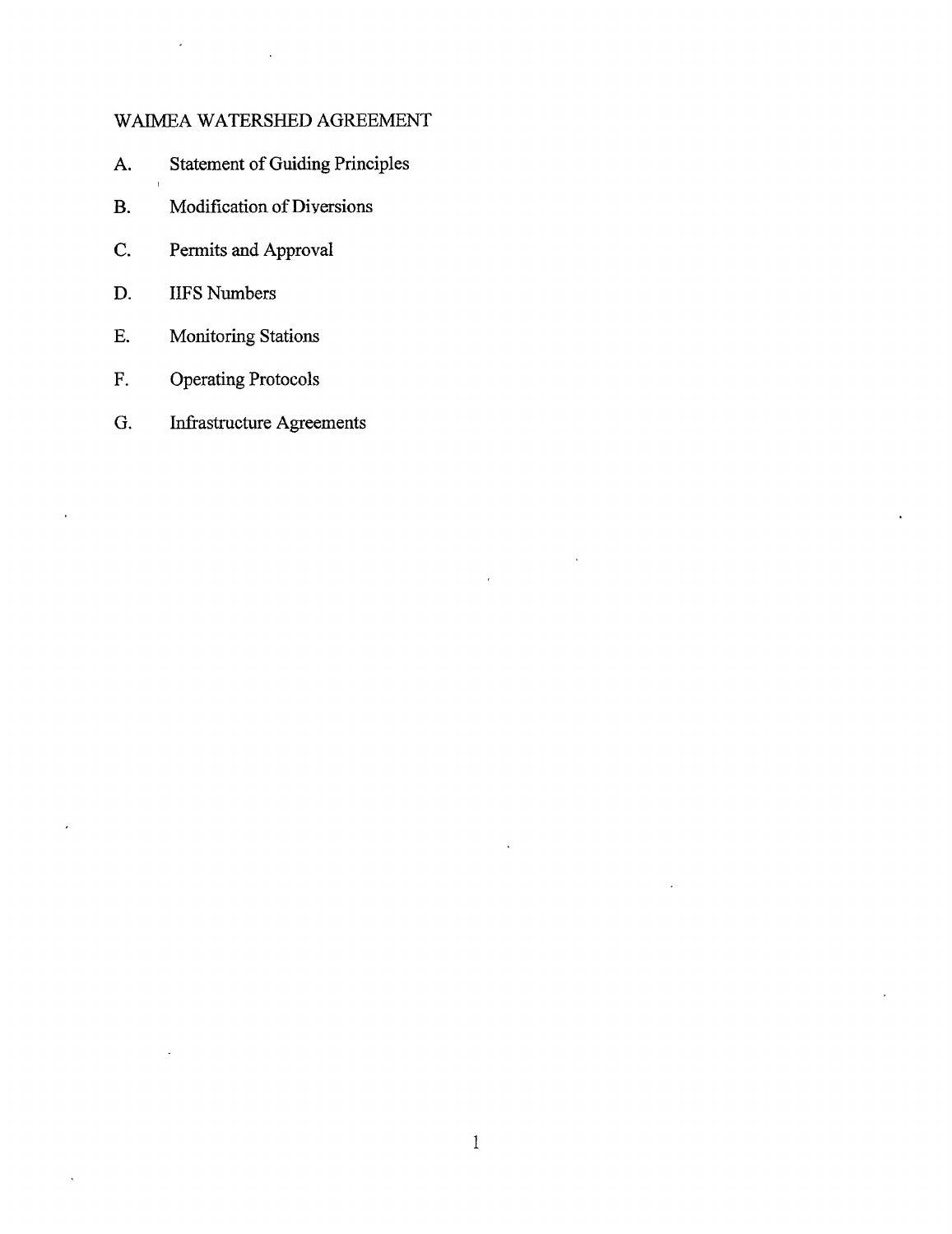# A. STATEMENT OF GUIDING PRINCIPLES

 $\mathcal{L}$ 

The following guiding principles underlie this agreement and all phases of its execution:

- 1. All streams will be allowed to run from the mountain to the sea and no diversion will ever be a total diversion again.
- 2. Any diversion of water from a stream must be justified with no more water taken than is needed for other beneficial uses, and even then, the health of the stream must be preserved at all times. All waters not needed at any given time belong in the stream and the IIFS numbers are the minimum amounts to be provided.
- 3. Agriculture and renewable energy are beneficial uses of water diverted from these streams.
- 4. DHHL will, within thirty days (30) of the approval of this agreement, submit a modified petition to provide for a water reservation of 6.903 MGD from the Kokee Streams, and request that the Commission consider and act on the modified petition within sixty (60) days of its filing. DHHL maintains the right to file, at later dates, additional water reservations for the Waimea Watershed. The parties acknowledge DHHL's rights to water as set forth in the Hawaiian Homes Commission Act, the Hawaii Constitution, and Haw. Rev. Stat. chapter 174C, the State Water Code.
- 5. The ditch systems owned by the State of Hawaii's Agribusiness Development Corporation (ADC), and currently operated by the Kekaha Agriculture Association (KAA), will continue to be maintained to allow for both present and future uses.
- 6. Kaua'i Island Utility Cooperative (KIUC) will be allowed to complete due diligence on a set of energy projects supported by the Kokee Ditch System, and, if the energy projects are built, will receive from the Kokee ditch system a rolling average of 11 mgd to support both (1) the Puu Opae project and (2) DHHL's water needs under any water reservation the Commission may grant to DHHL (see A.4, supra) that are to be served by the project infrastructure, with the understanding that the KIUC project is intended to serve both energy and agricultural uses which will enable the Commission to review the water needs of both systems with the goal of reducing the diversion of water into the Kekaha Ditch system. This means that KIUC will be able to take an average of 11 mgd within each year and over the course of the life of the project, assuming the IIFSs are met first. The term ''rolling average" as used in this agreement means an average to account for intra and inter annual fluctuation.
- 7. If KIUC does build the energy projects, it will assume substantial responsibility for much of the Kokee ditch system and related facilities as specified in this agreement.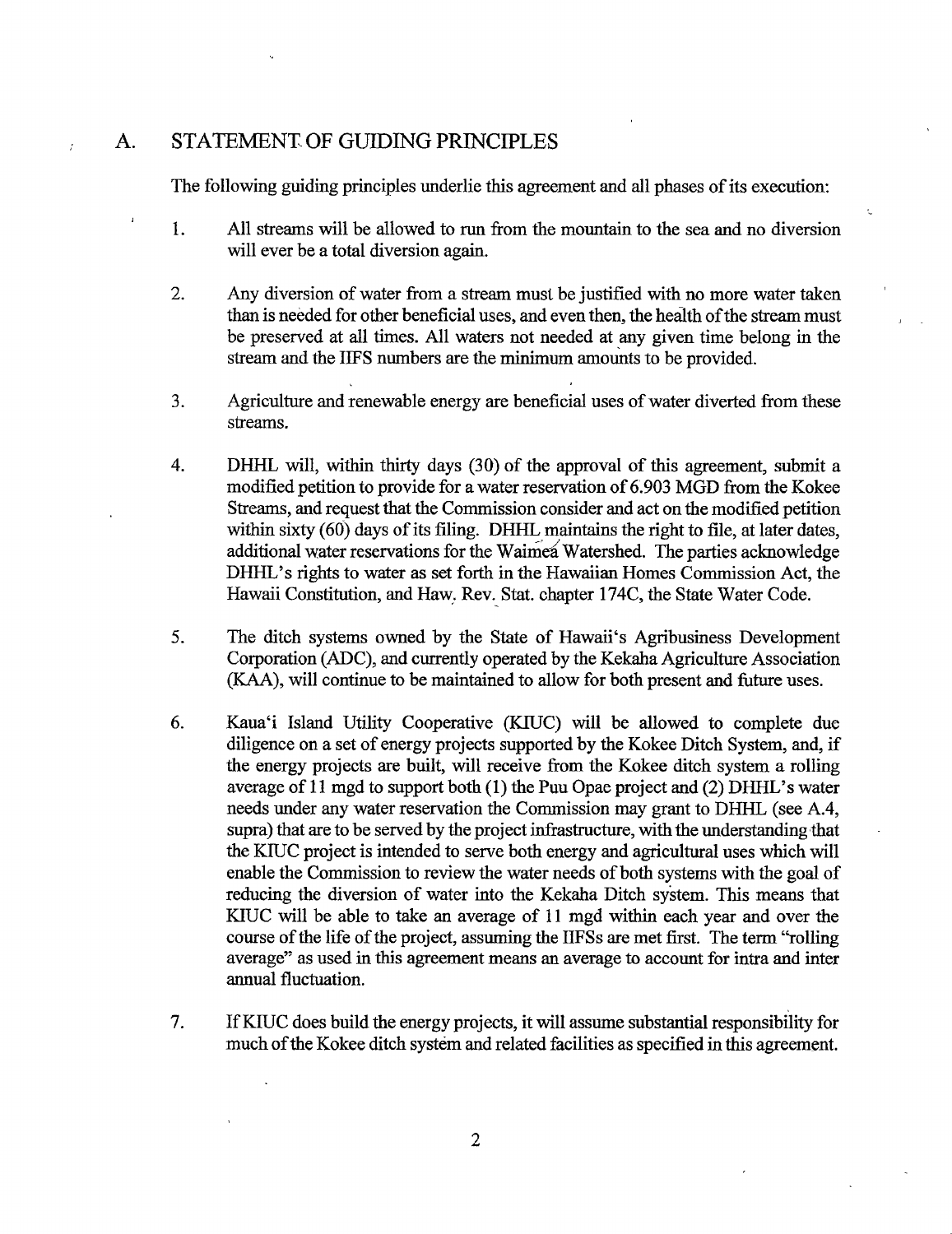### B. MODIFICATIONS OF THE DIVERSIONS

Throughout this Agreement, all references to days are to calendar days.

All plans for the modification of any diversion shall be subject to review and approval by the Commission or its staff prior to any modification taking place. When plans are submitted to the Commission, a copy will be provided to each other party to this agreement.

KIUC will modify all diversions in the Kokee Ditch necessary to ensure the stream flow provided for in this agreement, as follows: KIUC will file with the Commission and any other pertinent regulatory agency its modification plans within one hundred thirty-five (135) days of the approval of this agreement by the Commission. Work on the modifications will begin within fortyfive ( 45) days of approyal of the modification plans or any other approval required by the modification proposal, whichever comes last.

IfKIUC.does not receive (1) the understandings from ADC set forth in Section C by April 30, 2017, and/or (2) the understandings from DHHL set forth in Section C within ninety (90) days of the Commission's approval of this agreement, KIUC shall have the option to withdraw from its responsibilities and obligations under this agreement. If KIUC opts to withdraw, it will notify the Commission and all the parties to this agreement. If KIUC does not exercise its option to withdraw within one-hundred (100) days after the approval of this agreement by the Commission, KIUC shall proceed with the modification plans in accordance with the paragraph immediately above.

ADC (either itself or through its licensee KAA) will modify all other diversions relating to the Kekaha Ditch system and specifically those associated with the Koaie and Waiahulu streams and the Waimea diversion necessary to ensure the stream flow provided for in this agreement, as follows: ADC (either itself or through its licensee KAA) will file with the Commission and any other pertinent regulatory agency its modification plans within forty-five ( 45) days of the approval of this agreement by the Commission. Work on the modifications will begin within forty-five (45) days of approval of the modification plans or any other approval required by the modification proposal, whichever comes last.

 $\left( \right)$ 

All modifications will be done in a manner that provides for water flowing over it, provides for a wetted path upstream and downstream such that adult forms can migrate upstream and larval forms can migrate downstream, and minimizes entrainment of native species to the maximum extent practicable.

If any modification requires an Environmental Assessment, an Environmental Impact Statement or other permitting or approvals, the filing of those must occur within ninety (90) days of notification by the Commission or other pertinent regulatory agency of the need for such actions.

If KIUC exercises its option to withdraw within one-hundred (100) days after the approval of this agreement by the ,Commission, ADC (either itself or through its licensee KAA) will be responsible for the modifications to the Kokee Ditch diversions necessary to comply with this agreement, as follows: ADC (either itself or through its licensee KAA) will file with the Commission and any other pertinent regulatory agency its modification plans for the Kokee Ditch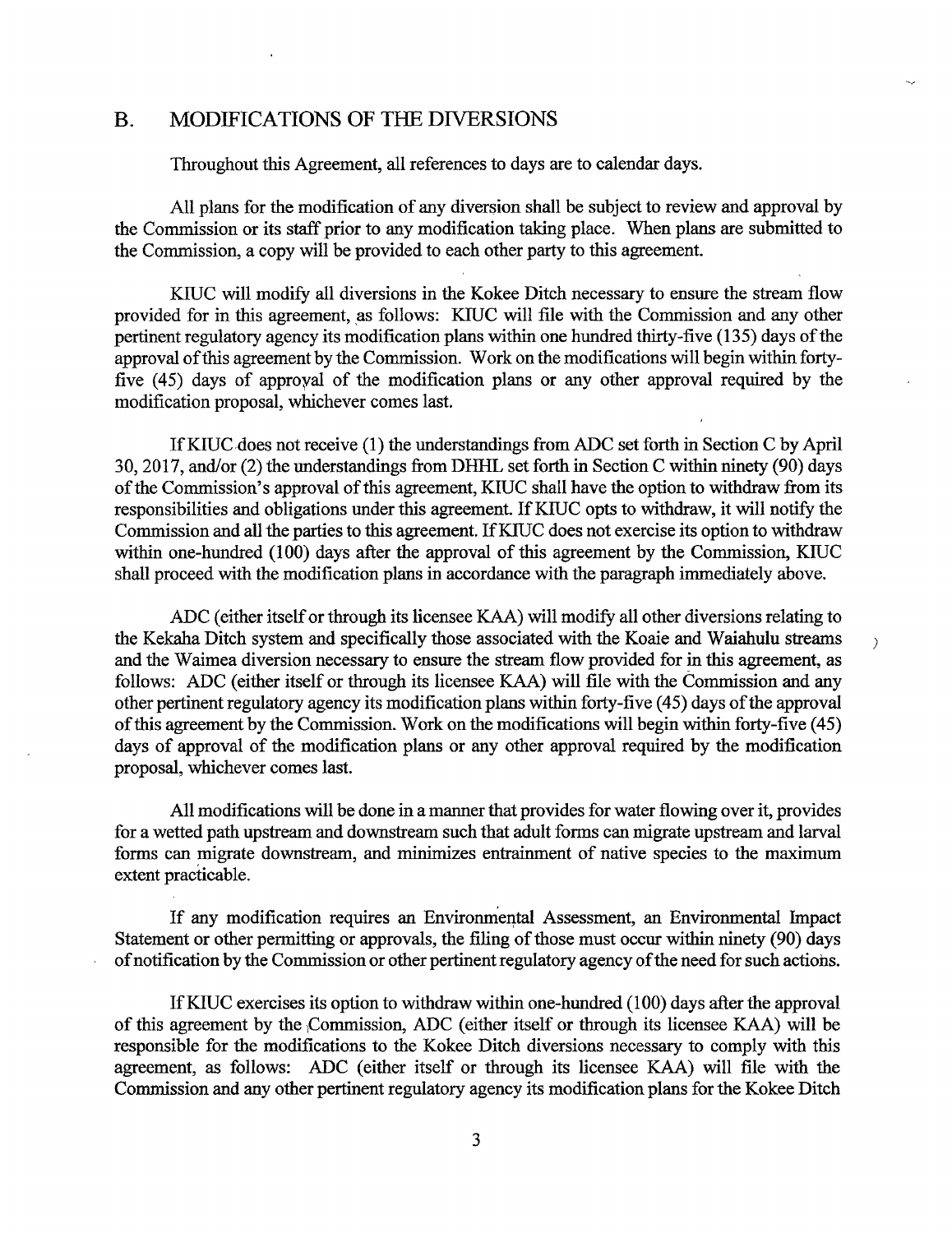diversions within forty-five (45) days of KIUC's notice of withdrawal. Work on the modifications will begin within forty-five (45) days of approval of the modification plans or any other approval required by the modification proposal, whichever comes last.

# C. PERMITS AND APPROVALS

In order to develop its renewable energy project(s), KIUC will need to obtain a number of permits and approvals from various governmental agencies, and compliance with the requirements of HRS Chapter 343 will be necessary prior to agency action on those permits and approvals. Nothing in this agreement obliges any government agency to grant any of those permits or approvals. Each permitting and approving agency needs to exercise its discretion without regard to this agreement. None of the signatory governmental agencies to this agreement issue the permits and approvals that KIUC will need for this project other than those provided for in this agreement.

In order to allow KIUC to move forward with its project(s), KIUC needs to know that it will have the ability to perform its due diligence (engineering, biological, and archaeological) on the project; that infrastructure for the project(s) will be available in the event that KIUC ultimately receives the permits and approvals necessary for its project(s); and the financial terms for access to and use of that infrastructure in the event that KIUC ultimately receives the permits and approvals necessary for its project(s).

IfKIUC does not have in place (I) the understandings from ADC set forth below by April 30, 2017, and/or (2) the understandings from DHHL set forth below within ninety (90) days of the Commission's approval of this agreement, KIUC reserves the right to withdraw from its ( responsibilities and obligations under this agreement. If KIUC chooses to do so, it will notify the Commission, and all the parties to this agreement, that it is doing so and will then be relieved of all obligations under this agreement, subject to KIUC's duty fo proceed with the diversion modification plans in accordance with Section B if KIUC does not exercise its option to withdraw within one-hundred (100) days after the approval of this agreement by the Commission.

It is understood that, in order to facilitate this agreement, Pō'ai Wai Ola/West Kaua'i Watershed Alliance will forbear from contesting or challenging ADC's or DHHL's decisions with respect to the understandings described in this section.

## THE UNDERSTANDINGS ARE AS FOLLOWS:

### From ADC to KIUC:

- I. A license, with an option for a lease, for the following infrastructure:
	- a. The diversions on the Kokee Ditch at Waiakoali, Kawaikoi; Kauaikinana and Kokee and all the ephemeral diversions on the Kokee ditch system.
	- b. The Kokee Ditch from the diversions to the Puu Moe Divide.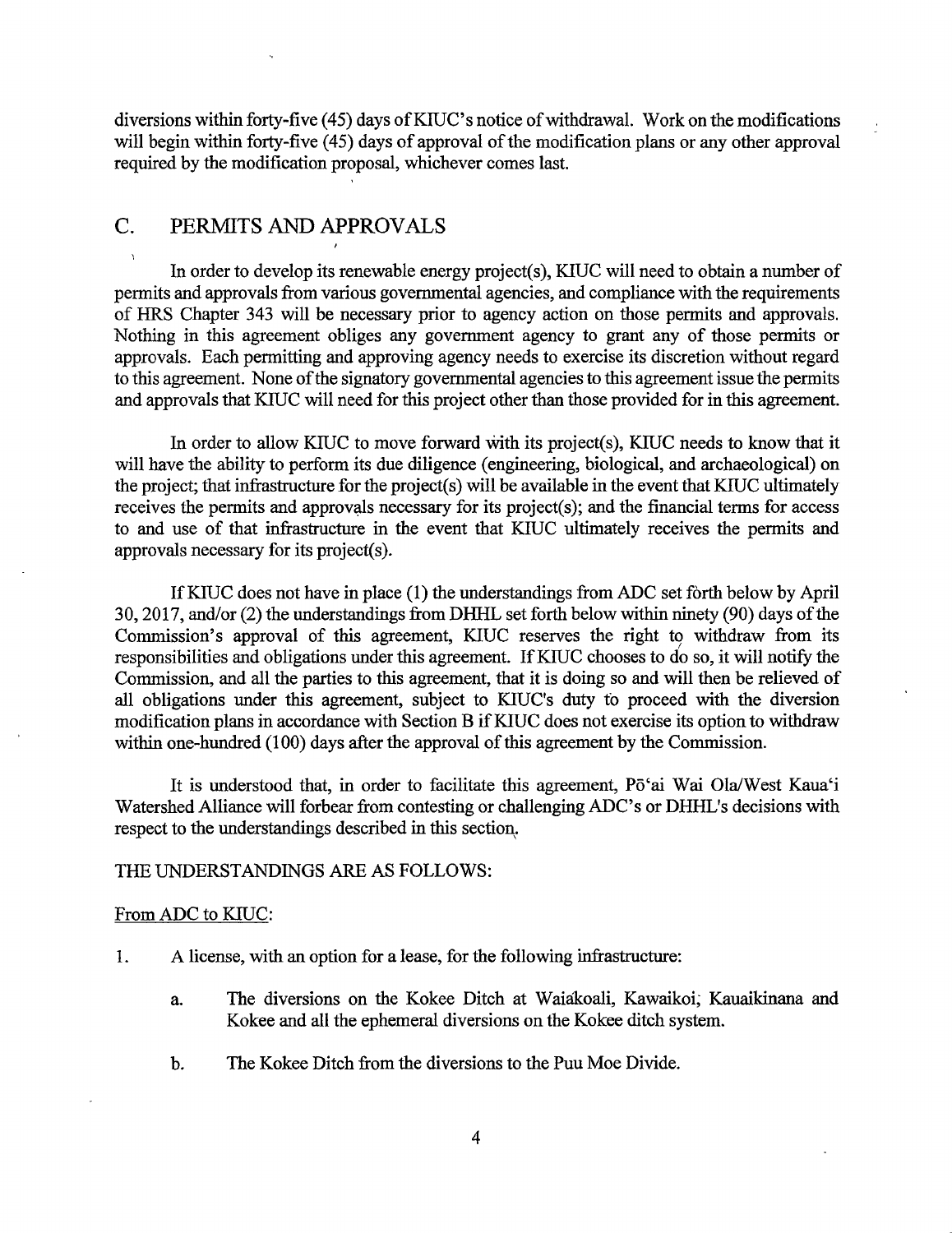- c. The Mana Reservoir.
- d. The land needed for construction of the Mana powerhouse located adjacent to the Mana Reservoir.

The license or lease shall provide for the water for KIUC under this agreement and approved by the Commission subject to approval of a water lease application by KIUC to be filed with the Board of Land and Natural Resources pursuant to Haw. Rev. Stat. § 171- 58.

The financial terms of the license/leases shall be binding on KIUC and ADC if the required permits and approval are issued and the project is developed.

2. Easements as follows:

 $\mathfrak{h}$ 

- a. The Kokee Ditch access roads for the purposes of ditch access and maintenance.
- b. The Mana Reservoir access road for the purpose of access to the Mana Reservoir, powerhouse and substation.
- c. A short-term easement for the construction of a pressurized pipeline segment on the Mana Plain with a long-term easement for maintenance of the pipeline.
- -, d. A short-term easement for the construction of the Puu Opae project powerhouse and substation adjacent to the Mana reservoir.
- e. A long-term easement for the Puu Opae project electrical transmission lines and pressurized pipeline.

# From DHHL to KIUC:

- 1. A right of entry ("ROE") to be issued to conduct all engineering, biological and archaeological studies necessary to support regulatory requirements for the project.
- 2. Within ninety days (90) of the approval of this agreement by the Commission, the DHHL will notify KIUC as to whether it will issue a 65-year lease for the land and infrastructure (Puu Opae Reservoir) to KIUC subject to HRS § 171-95.3, the Hawaiian Homes Commission Act, as amended, and Hawaiian Homes Commission policies, if KIUC complies with HRS Chapter 343 and receives the necessary approvals and permits for the construction of the Puu Opae project. Once approved, and subject to the above, the financial terms and conditions will be binding on KIUC and DHHL.
- 3. If the lease to KIUC described above is issued by the DHHL, it will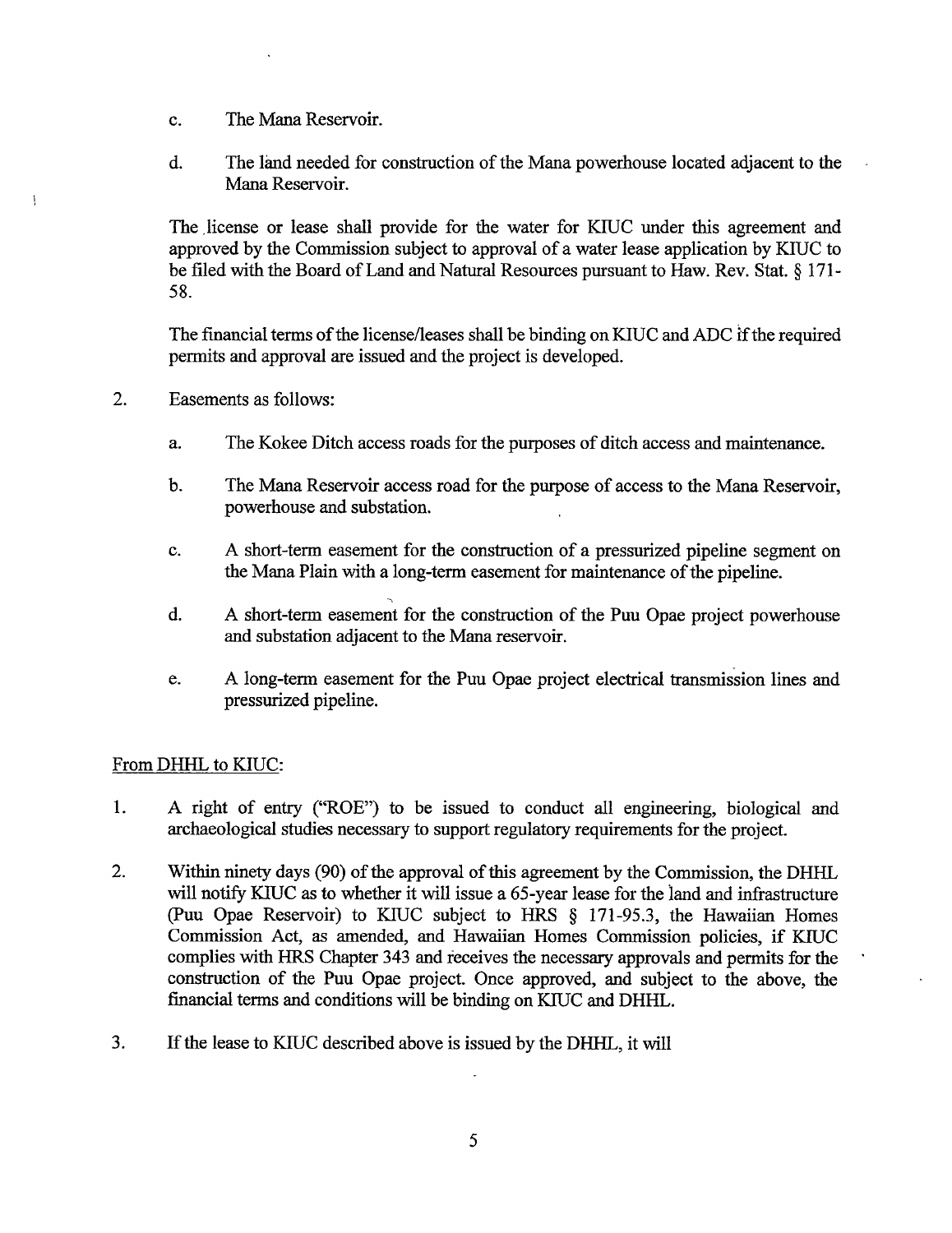- a. include the provision of a rolling average of 11 mgd of water subject to approval of a water lease application by KIUC to be filed with the Board of Land and Natural Resources pursuant to Haw. Rev. Stat. § 171-58 and subject to meeting the water needs of DHHL as set forth in any water reservation the Commission may grant.
- b. grant a short-term easement for the pressurized pipeline and a buried transmission line construction and the rehabilitation of the Puu Opae Reservoir.
- . 1;. grant a long-term easement for the maintenance of the pipeline, the buried transmission line and the access roads.
- d. will include the Puu Opae Reservoir and land adjacent to the reservoir (less than three acres) for the project powerhouse.

## D. IIFS NUMBERS

Based on the submissions by the parties and the analysis by the Commission staff, the following IIFS numbers are agreed to in two phases.

Phase One will go into effect upon the approval of this agreement by the Commission. As part of Phase One, the parties agree to immediately take steps to restore flows to the maximum extent possible (e.g., by removing a board or lifting a gate) while working on the structural modifications pursuant to the deadlines set forth in Section B.

Phase Two goes into effect if and when the KIUC energy project goes into service.

 $\left\langle \right\rangle$ 

#### PHASE ONE:

Kokee Irrigation System

- 1. The existing natural flow in the Kokee Stream is permitted to flow past the Kokee Ditch.
- 2. For the Kauaikinana, Kawaikoi, and Waiakoali streams, the IIFS below each diversion is the following:

| Stream      | HFS                  |
|-------------|----------------------|
| Kokee       | natural flow         |
| Kauaikinana | $0.7 \,\mathrm{mgd}$ |
| Kawaikoi    | $4.9 \text{ mgd}$    |
| Waiakoali   | $1.4 \text{ mgd}$    |

#### Kekaha Irrigation System

1. The IIFS for the Koaie Stream below the Koaie Diversion will be 2 mgd.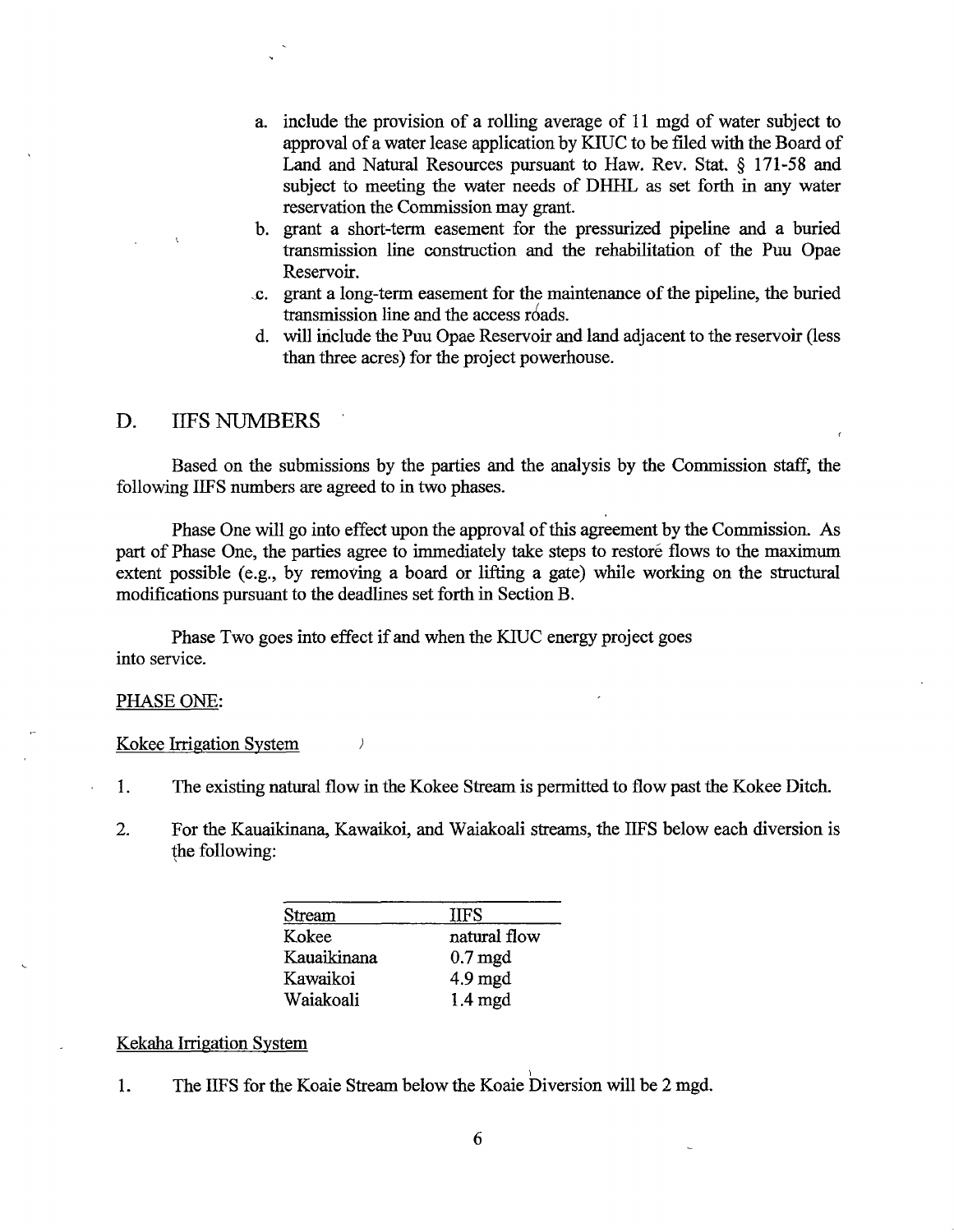- 2. The IIFS for the Waimea Stream below the Waiahulu Diversion will be 8 mgd.
- 3. The IIFS for the Waimea Stream at USGS 16031000 will be 25 mgd with a minimum flow at all times through the Kekaha Ditch of 6 mgd measured at the Hukipo Flume.

# PHASE TWO:

## Kokee Irrigation System

- 1. The existing natural flow in the Kokee Stream is permitted to flow past the Kokee Ditch except for flows greater than 1.2 mgd, in which the llFS is 1.2 mgd.
- 2. For the Kauaikinana, Kawaikoi, and Waiakoali streams, for flows less than or equal to the established values listed in the table below, the IIFS below each diversion is two-thirds (66.6°/o) of the flow in the stream; for flows greater than the established values listed below, the IIFS below each diversion is the value given.

| Stream                               | Established<br>value | <b>IIFS</b>                 | IIFS if stream flow<br>is below or equal<br>to established<br>value | IIFS if<br>streamflow is<br>above the<br>established value |
|--------------------------------------|----------------------|-----------------------------|---------------------------------------------------------------------|------------------------------------------------------------|
| Kokee                                | 0.2                  | Natural flow up<br>to $1.2$ | n/a                                                                 | n/a                                                        |
| Kauaikinana<br>Kawaikoi<br>Waiakoali | 1.2<br>6.4<br>1.3    |                             | $2/3$ of stream flow<br>$2/3$ of stream flow<br>2/3 of stream flow  | 0.6<br>4.0<br>0.8                                          |

All water flows above these numbers may be used by KIUC in support of its project.

## Kekaha Irrigation System

- 1. The IIFS for Koaie Stream below the Koaie Diversion will be 2 mgd.
- 2. The IIFS for Waimea Stream below the Waiahulu Diversion will be 8 mgd.
- 3. The IIFS for the Waimea Stream at USGS 16031000 will be 25 mgd with a minimum flow at all times through the Kekaha Ditch of 6 mgd measured at the Hukipo Flume subject to Commission review of its ongoing need based on the water coming to the plain through the KIUC project as provided in paragraph 10 of the Operating Protocols section, infra.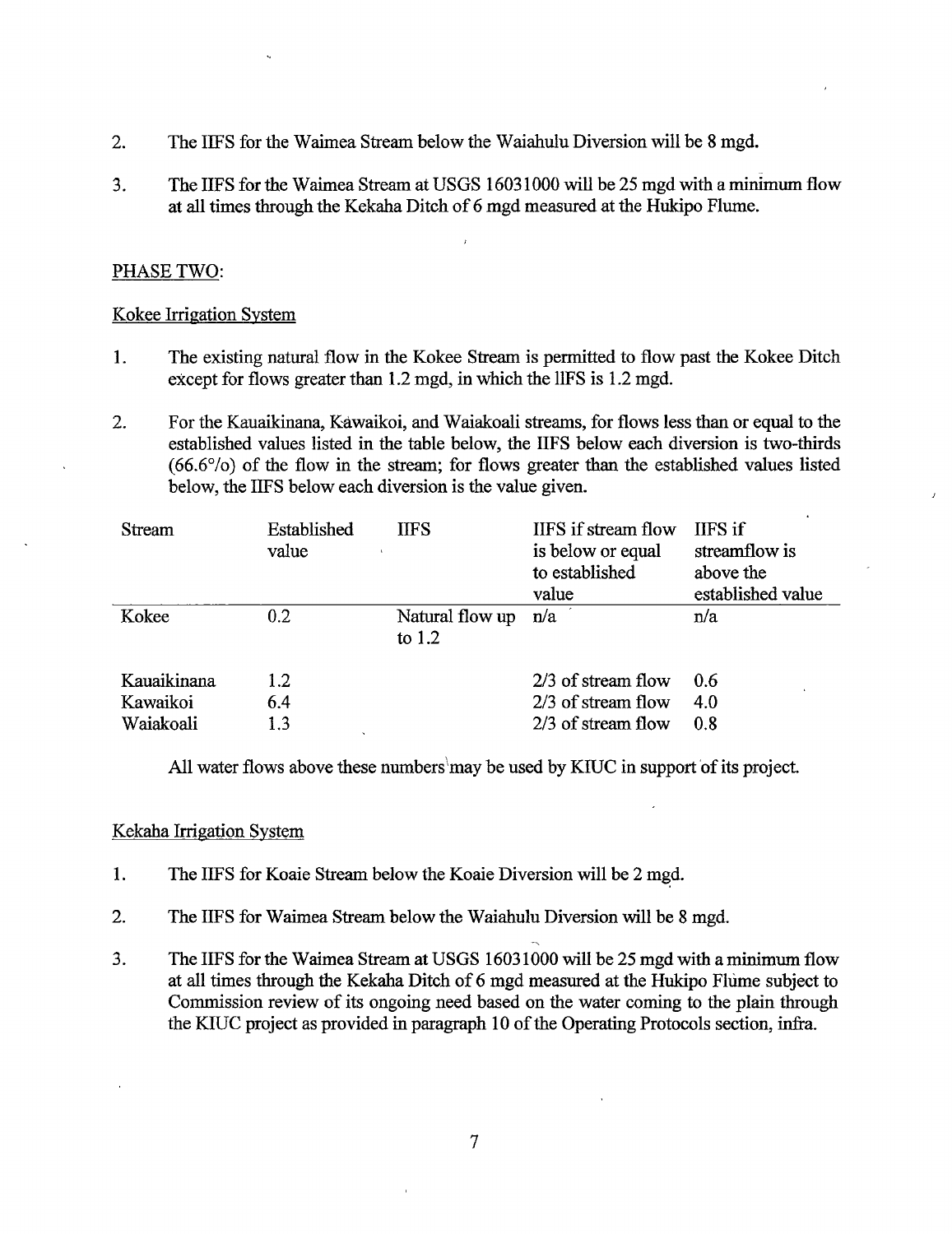If Phase Two goes into operation, the Commission will examine the amounts being diverted at Koaie and at Waiahulu with goal of increasing the total IIFS numbers for these two streams.

## E. MONITORING STATIONS

 $\mathbf{v}_1$ 

Monitoring stations will be put in place to measure the amount of water coming into the ditches and the amount of water going into the streams below the diversions on a continuous realtime basis.

KIUC, assuming that it receives the understandings called for in the Permits and Approvals section of this agreement, will install and maintain monitoring equipment at the existing flow gauging location immediately above the Puu Lua Reservoir and for the following streams:

Waiakoali

Kawaikoi

Kauaikinana

Kokee

ADC (either itself or through its licensee KAA), if the Commission approves this agreement, will install and maintain monitoring equipment for the following streams:

Waiahulu

Koaie

Waimea at the Mauka hydroelectric plant

The information gathered by these stations shall be made available to all parties at the same time.

The Commission and the U.S. Geological Survey may install and maintain its own monitoring equipment along the streams and/or ditches in the watershed.

If the KIUC project does not receive the understandings called for in the Permits and Approvals section, the monitoring equipment will be installed and maintained by ADC (either itself or through its licensee KAA). If the KIUC project ultimately does not proceed, ADC (either itself or through its licensee KAA) will assume responsibility for the monitoring equipment.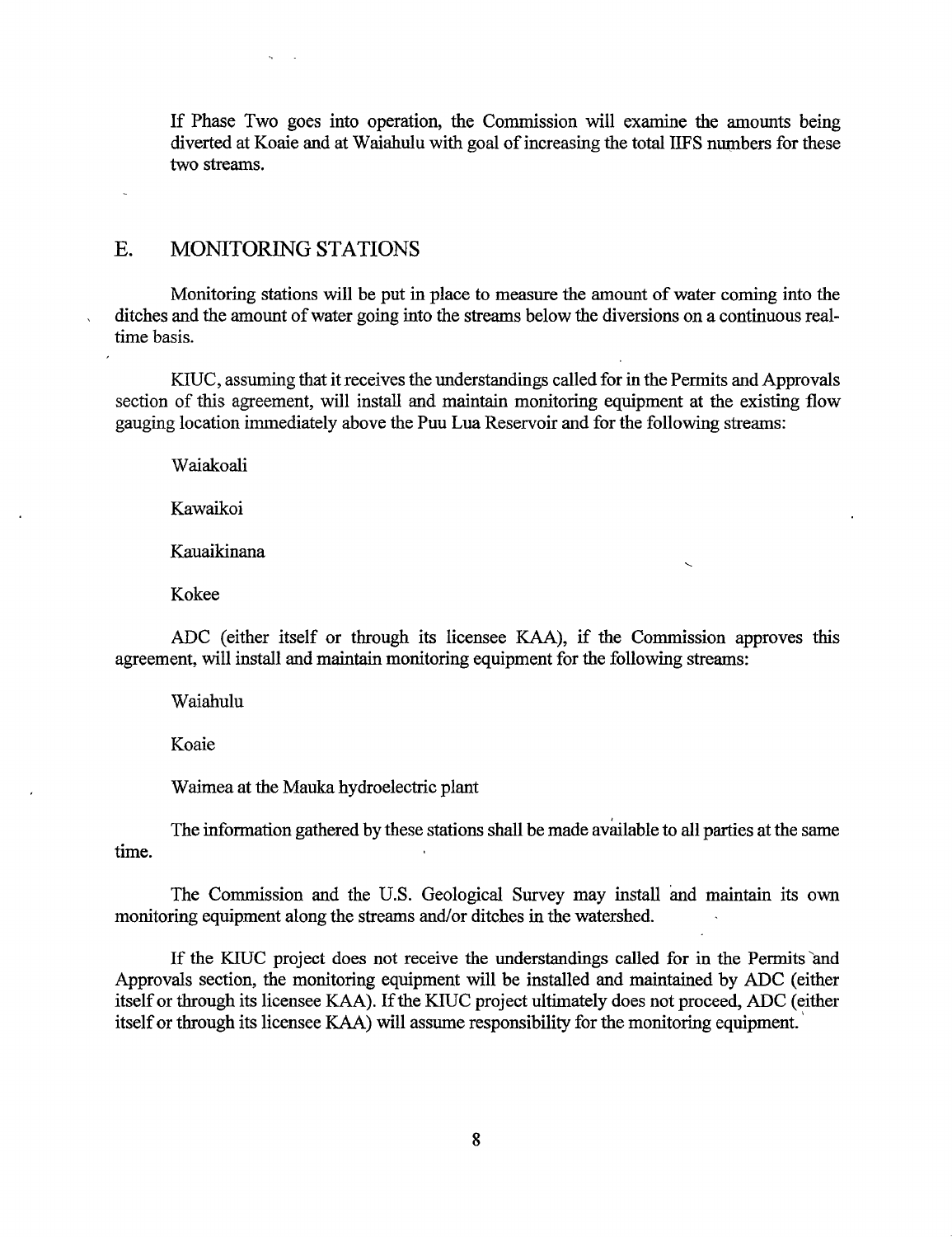# F. OPERATING PROTOCOLS

The goal of the Waimea water systems is to preserve the life of the streams and their aquatic resources while allowing for agricultural and renewable energy uses to co-exist with the streams.

In the operation of these systems the intent is to have instantaneous daily decisions made on where the water in any given stream would go between the streams and the ditches:

- 1. Flow in the stream has the highest priority and water should flow at the highest possible level with diversions only as needed for other uses with the IIFS numbers being the minimum amounts to be provided.
- 2. Stated otherwise, when water is not presently needed for other uses such as expanded agricultural uses or future energy projects, the water must remain in the streams.
- 3. Current agricultural uses by ADC (and its licensees) will continue to be provided with the water needed for their operations. Each month, ADC (either itself or . through its licensee KAA) will report monthly water usage volumes for agricultural and non-agricultural uses, monthly total cultivated acres, and a list of crop types. Each year, ADC (by itself or through its licensee KAA) will report annual cultivated acres by crop type.
- 4. Water for the kalo farmers on the Menehune Ditch will continue to be provided by one or both ditch systems.
- 5. Water for agricultural uses by ADC (and its licensees) and water for uses by the DHHL (and its lessees and licensees) in accordance with DHHL's rights to water as set forth in the Hawaiian Homes Commission Act, the Hawaii Constitution, and Haw. Rev. Stat. chapter l 74C, the State Water Code will be provided so long as the amounts involved are reasonable in their consumption levels and in relation to the water provided to the streams. In that regard, the need to plant less water intensive crops and the importance of using efficient water delivery methods will be taken into account as well as the availability of R-1 water and well water.
	- 6. If one or more hydro projects are developed by KIUC on the Kokee Ditch System, KJUC will receive from the Kokee ditch a rolling average of 11 mgd to support both (1) the Puu Opae project and (2) DHHL's water needs under any water reservation the Commission may grant to DHHL (see A.4, supra) that are to be served by the project infrastructure. This means that KJUC will be able to take an average of 11 mgd within each year and over the course of the life of the project, assuming the IIFSs are met first. In its project, KIUC will leave enough water in the ditch past the Puu Moe Divide to meet the needs of users of ditch water below that point.

 $\overline{1}$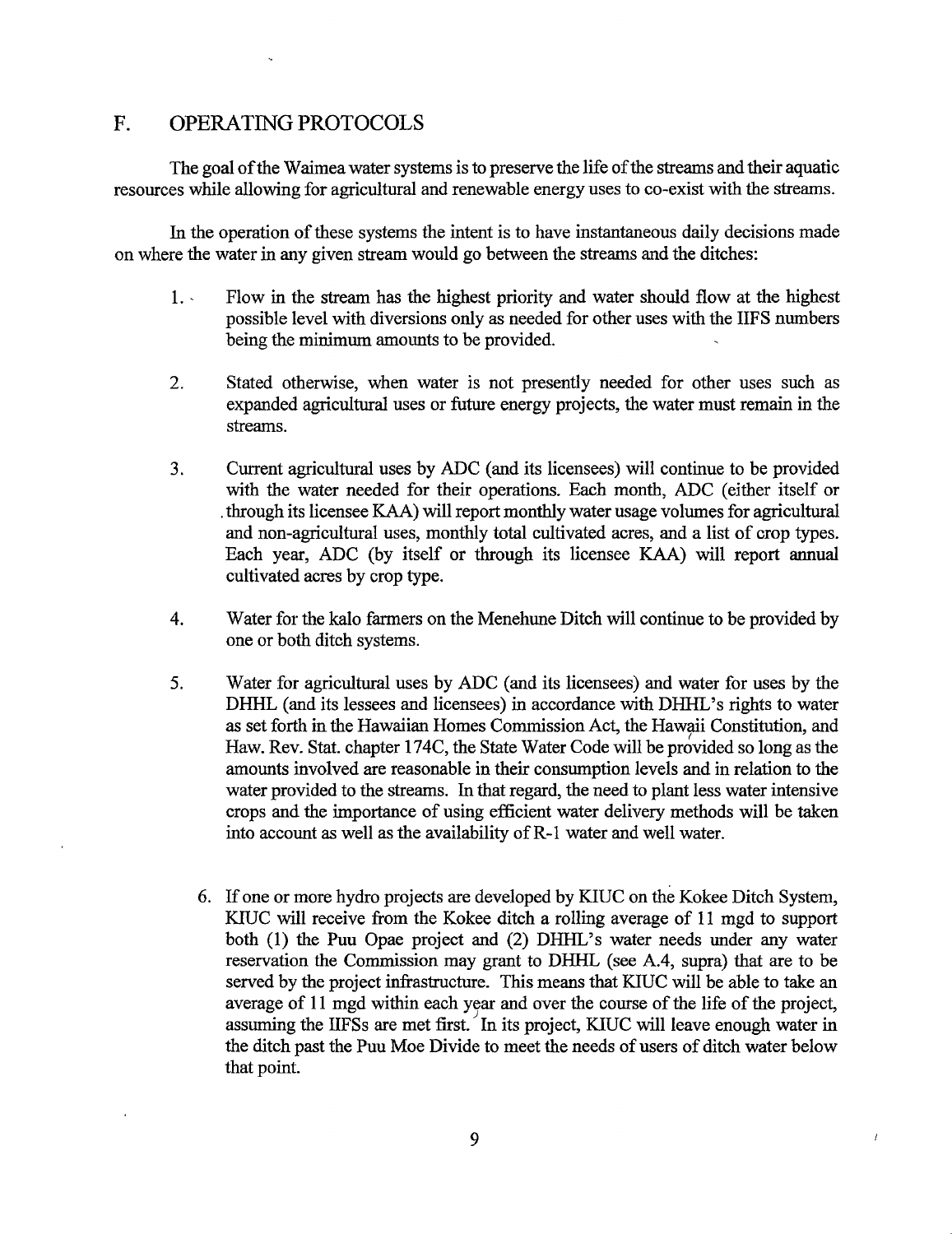- 7. Controlled releases and biological studies will be part of any protocol to help determine the best ongoing uses of water.
- 8. To the extent not otherwise provided by the above uses, the Commission may consider a request to allow a minimum flow of water to maintain the ditch systems to the extent necessary to ensure their ongoing structural integrity.
- 9. The Waiawa power plant will be allowed to operate in its current manner for no more than three years from the approval of this agreement after which it must be either decommissioned or repowered to operate using such waters as are reasonably related to agricultural (as opposed to energy) uses. Specifically, after three years, no more than 10 mgd can be diverted in the Kekaha Ditch at Hukipo Flume unless reasonable agricultural uses require more water and the Commission finds that such additional waters can be provided consistent with the IIFS numbers it has set.

If Phase Two goes into operation, the Commission will reexamine the amounts diverted to reduce them to take into account the energy and agricultural uses served by the KIUC project.

The execution of these protocols will be the responsibility of ADC (either itself or through its licensee KAA), and of KIUC. KIUC, if it receives the understandings provided for in the Permits and Approvals section above, may contract with other entities to carry out its responsibilities under this agreement.

If there is any dispute in the operation of the protocols, it shall be brought to the Commission for resolution.

# G. INFRASTRUCTURE AGREEMENTS

#### PHASE ONE: CURRENT OPERATIONS

Unless and until the energy projects proposed by KIUC receive all required approvals and Phase Two is implemented, the current system will be maintained by the ADC, and its licensee KAA, and the State agencies involved in the case of the impacted dams and reservoirs, subject to the provisions of this agreement, including those pertaining to the modification of diversions and the installation of monitoring equipment.

#### PHASE TWO: THE ENERGY PROJECTS

If KIUC receives the understandings required in the Permits and Approvals section; finds that the project is feasible to undertake and finance; and gets the approval of the Public Utilities Commission for the energy projects, KIUC may build and/or rehabilitate one or more energy projects in the Waimea Watershed area.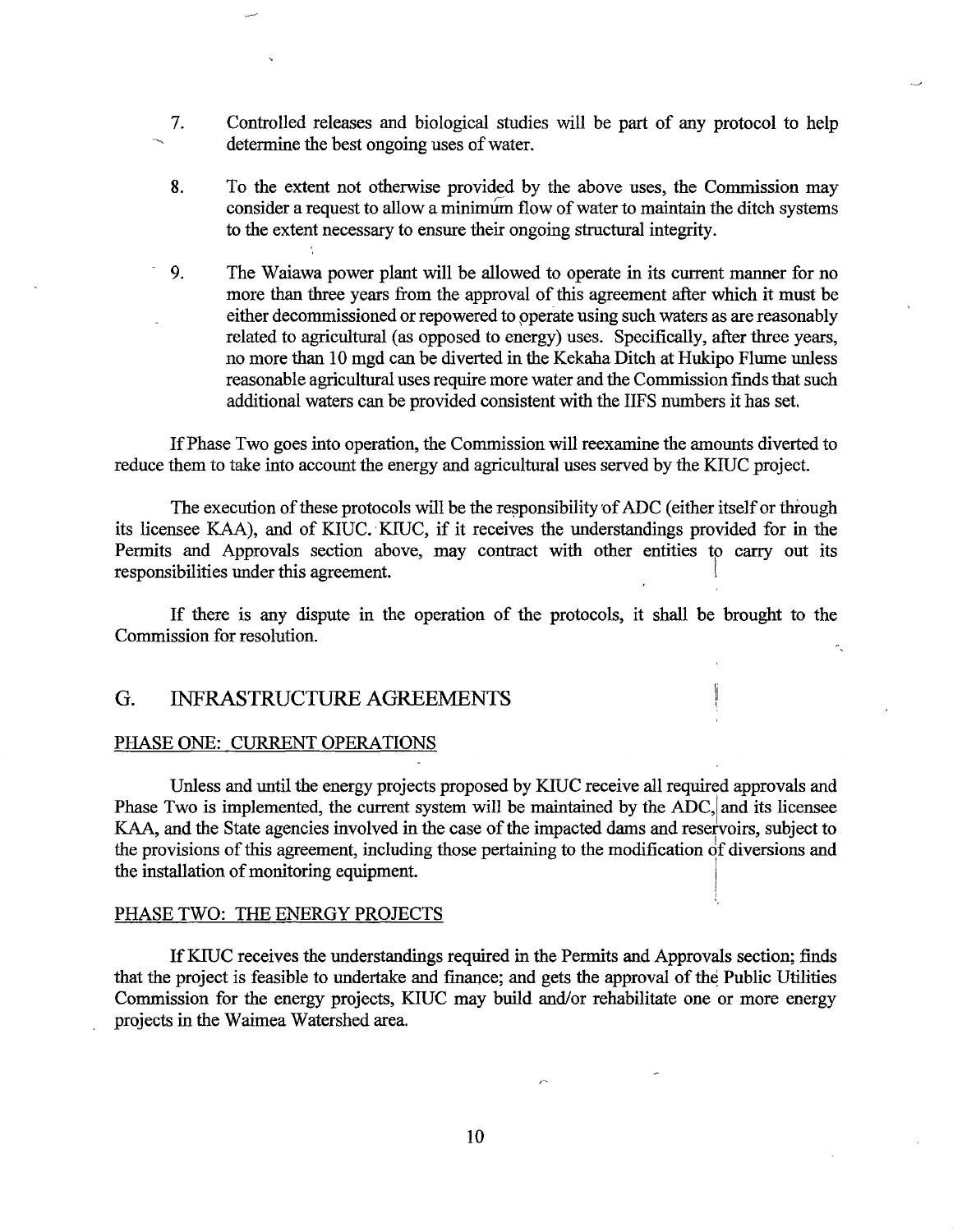If KIUC proceeds, it will assume significant responsibility for the infrastructure on the systems involved. This section sets forth the infrastructure for which KIUC (and any firms it employs) will be responsible:

1. The Ditches

 $\overline{C}$ 

KIUC will operate, upgrade, alter or repair as appropriate, and maintain:

- a. The Kokee Ditch including the ditch, flumes and tunnels, beginning at the W aiakoali Intake to the Puu Moe Divide, including the Kauhao sluice gate and the weir gate at the Divide; and any pressurized piping KIUC installs involving the ditch and the reservoirs named below including between the Divide and the Puu Opae Reservoir. (KIUC will not be responsible for the ditch from the Divide to the Kitano Reservoir.)
- 2. Diversions

KIUC will operate, repair and maintain the following diversions:

- a. Waiakoali
- b. Kawaikoi
- c. Kauaikinana
- d. Kokee
- e. All active ephemeral stream diversions. Kumuela 1-5, Nawaiamaka and Halemanu on the Kokee Ditch.

ADC (either itself or through its licensee KAA) will operate, repair and maintain the following diversions:

- f. Waiahulu
- g. Koaie
- h. Waimea
- 3. Roadways

KIUC will repair and maintain the roadways which pertain to the operations of the Kokee Ditch.

a. The jeep roadway extending from the Kokee Highway to the Puu Lua Reservoir;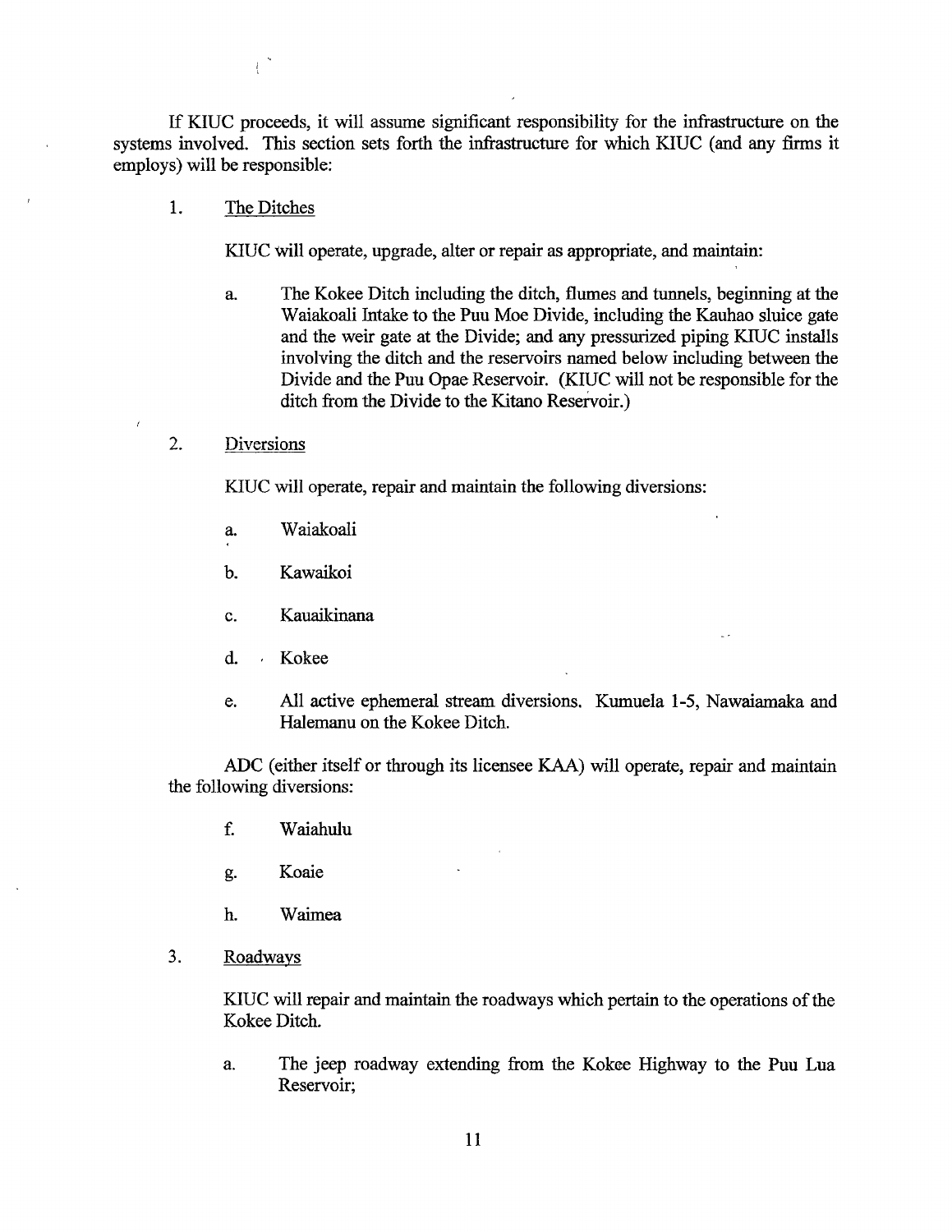- b. The jeep road extending from the Kokee Highway to the Puu Opae Reservoir;
- c. The jeep road extending from the DHHL/DLNR gate on the Mana,Plain to the Puu Opae Reservoir;
- d. Ditch maintenance roads along the Kokee Ditch;
- e. All other jeep roads and ditch trails necessary to access, maintain and operate the ditch systems that are under KIUC's control.

The assumption of responsibility for the roadways by KIUC does not change existing access rights or in any way alter their status as public or private roads.

In carrying out the operation, upgrade, repair and maintenance to the ditches, diversions and roadways as described above in this section, KIUC and ADC (and any other firm employed by the same) shall not interfere with the quiet enjoyment of the DHHL lessees and licensees.

4. Control Equipment

KIUC will operate the Puu Opae Energy Project(s), the streamflow gauging equipment on the Kokee Ditch and pertinent streams, the Puu Lua Reservoir, the Puu Opae Reservoir and the Mana Reservoir.

### 5. Hydroelectric Plants

KIUC will operate, repair and maintain the hydro plants developed as part of the Puu Opae energy project:

#### 6. Dams and Reservoirs

 $\lambda$ 

KIUC will rehabilitate the following reservoirs pursuant to the State of Hawaii dam safety standards and undertake the operation and maintenance of each through the life of the Puu Opae project.

- a. Puu Lua Reservoir
- b. Puu OpaeReservoir
- c. Mana Reservoir
- 7. Pressurized Piping /

KIUC will construct and maintain the following segments of pressurized pipeline: